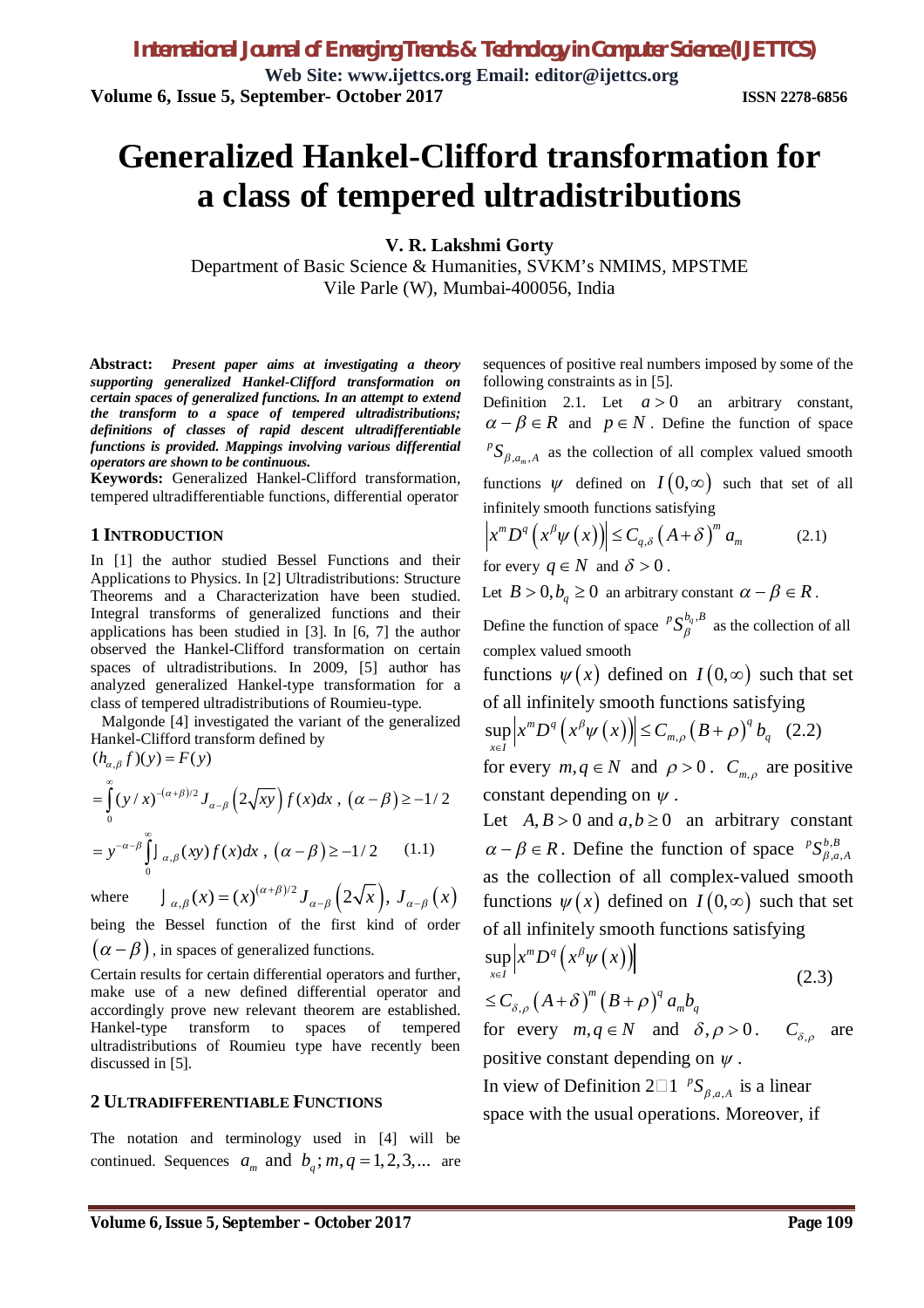,

**Web Site: www.ijettcs.org Email: editor@ijettcs.org Volume 6, Issue 5, September- October 2017 ISSN 2278-6856**

$$
\|\psi\|_{q,\delta} = \sup_{\substack{x \in I \\ m \in N}} \frac{\left| x^m D^q \left( x^\beta \psi(x) \right) \right|}{\left( A + \delta \right)^m a_m} \tag{2.4}
$$

for every  $m \in N$  and  $\delta > 0$ , each  $\| \cdot \|_{q,\delta}$  is a seminorm on  ${}^pS_{\beta,a,A}$  ${}^pS_{\beta,a,A}$  and the collection  $\Gamma = \left\{ \parallel \ \parallel_{q,\delta} \right\}_{q \in N, \delta > 0}$  is a multinorm because each  $_{0,\delta}$  is a norm. Since the systems of seminorms  $\Gamma$  and  $\Gamma_1 = \{ \parallel \parallel_{q,1/n} \}_{q,n \in \mathbb{N}}$  are equivalent, the space  ${}^pS_{\alpha,\beta,a,A}$  ${}^pS_{\alpha,\beta,a,A}$  equipped with the topology generated by  $\Gamma_1$ , is a countable multinormed space.

 $p S_{\beta}^{b,B}$  is a linear space with the usual operations. Moreover, if

$$
\|\psi\|^{m,\rho} = \sup_{\substack{x \in I \\ q \in N}} \frac{\left| x^m D^q \left( x^\beta \psi \left( x \right) \right) \right|}{\left( B + \rho \right)^q b_q} \tag{2.5}
$$

for every  $q \in N$  and  $\rho > 0$ , each  $\| \int_{m}^{m,\rho}$  is a seminorm on  ${}^pS^{b,B}_{\beta}$  and the collection  $\left\{ \left\| \right. \right\| ^{m,\rho }\right\}$ ,  $\rho > 0$ *m*  $m \in N$  $\rho$  $\Gamma = \{ \parallel \parallel^{m,\rho} \}_{m \in N, \rho > 0}$  is a multinorm because each  $\binom{0, \rho}{0, \rho}$  is a norm in [8]. Since the systems of seminorms  $\Gamma$  and  $\Gamma_1 = \{ || ||^{m,1/n} \}$  $1 - \lfloor || || ||$   $\rfloor_m$ *m n*  $\Gamma_1 = \left\{ \parallel \parallel^{m,1/n} \right\}_{m,n \in \mathbb{N}}$  are equivalent, the space  ${}^pS^{b,B}_{\beta}$  equipped with the topology generated by  $\Gamma_1$ , is a countable multinormed space.

,  $, a, A$  ${}^pS^{b,B}_{\beta,a,A}$  is a linear space with the usual operations. Moreover, if

$$
\|\psi\|_{\delta}^{\rho} = \sup_{\substack{x \in I \\ m \in N \\ q \in N}} \frac{\left| x^{m} D^{q} \left( x^{\beta} \psi \left( x \right) \right) \right|}{\left( A + \delta \right)^{m} \left( B + \rho \right)^{q} a_{m} b_{q}} \tag{2.6}
$$

for every  $m, q \in N$  and  $\delta, \rho > 0$ , each  $\| \int_{\delta}^{\rho}$  is a seminorm on  ${}^pS^{b,B}_{\beta,a,A}$  ${}^pS_{\beta,a,A}^{b,B}$  and the collection  $\mathcal{L}_2 = \left\{ \left\| \begin{array}{c} \|\beta \end{array} \right\}_{\delta, \rho > 0}$  $\Gamma_2 = \left\{ \parallel \parallel_{\delta}^{\rho} \right\}_{\delta, \rho > 0}$  is a multinorm because each

 $\binom{0,\rho}{0}$  is a norm. Since the systems of seminorms  $\Gamma_2$  and  $\Gamma_3 = \left\{ \parallel \parallel_{1/n}^{1/n} \right\}$ 3 <sup>-</sup> 11 11/ *n*  $\Gamma_3 = \left\{ \parallel \ \parallel_{1/n}^{1/n} \right\}_{n \in \mathbb{N}}$  are equivalent, the space  $p S_{\beta,a,A}^{b,B}$  equipped with the topology generated by

 $, a, A$  $\Gamma_3$ , is a countable multinormed space.

Inspired in the work of Roumieu [5], the dual spaces of  ${}^pS'_{\beta,a,A}$ ,  ${}^pS'^{b,B}_{\beta}$ ,  ${}^pS'^{b,B}_{\beta,a,A}$  are called tempered ultradistributions of Roumieu-type. The generalized Hankel-Clifford transformation transform of the classes on the duals is called tempered ultradistributional generalized Hankel-Clifford transformation of Roumieu-type.

**3 OPERATIONS OF**  ${}^pS_{B,q}$   $_A$ ,  ${}^pS_B^{\mathbf{b}_q, B}$  and  ${}^pS_{B,q}^{\mathbf{b}_q, B}$  $\sum_{i=1}^{n} a_{m} A^{i} S_{\beta}^{\nu_{q}, B}$  and  ${}^{\rho} S_{\beta, a_{m}, A}^{\nu_{q}, B}$  $^{p}S_{\beta,a_{m},A}$ ,  $^{p}S_{\beta}^{b_{q},B}$  and  $^{p}S_{\beta,a_{m},A}^{b_{q},B}$ 

The differential operators are

 $N_{\alpha,\beta} \leq x^{-\alpha} D x^{\beta}$  $\alpha$ , $\beta$  $\Delta x^{-\alpha} D x^{\beta}$  (3.1)  $M_{\alpha,\beta} \leq x^{\alpha} D x^{-\beta}$  $\alpha, \beta$  :  $\Delta x^{\alpha}Dx^{-\beta}$  (3.2)

Theorem 3.1

- a) The differential operator  $N_{\alpha,\beta} \leq x^{-\alpha} D x^{\beta}$  $\alpha, \beta$  $\Delta x^{-\alpha}Dx^{\beta}$ and  $\psi \rightarrow N_{\alpha,\beta}\psi$  is continuous from  $,a_m, A$  ${}^pS_{\beta,a_m,A}$  into  ${}^pS_{\beta+1,a_m,A}$  in (2.4).
- b) Let the sequence  $(b<sub>a</sub>)$  satisfy (2.5). Then, the mapping  $\psi \to N_{\alpha,\beta}\psi$  is a continuous linear mapping from  ${}^pS^{b_q, B}_{\beta}$  into  ${}^pS^{b_q, B}_{\beta+1}$ .
- c) If the sequence  $(b<sub>a</sub>)$  satisfy (2.5);  $\psi \rightarrow N_{\alpha,\beta}\psi$  is a continuous linear mapping of  ${}^pS^{b_q, B}_{\beta, a_m, A}$  ${}^p S^{b_q, B}_{\beta, a_m, A}$  into  ${}^p S^{b_q, B}_{\beta+1, a_m, A}$  ${}^p S^{b_q, B}_{\beta + 1, a_m, A}$ .

*m m* Proof (i) It is straightforward consequence of (2*.*4) and (3*.*1)

Proof (ii) Let  $\psi \in {}^{p}S_{\beta}^{b_q, B}$ . By virtue of (2.5) and (3*.*1);

$$
\left| x^m D^q \left( x^\beta \left( N_{\alpha,\beta} \psi \left( x \right) \right) \right) \right| \leq C_{m,\rho} \left( B + \rho \right)^{q+1} b_{q+1}
$$
  
Employee (2\square 4) yields  

$$
\left| x^m D^q \left( x^\beta \left( N_{\alpha,\beta} \psi \left( x \right) \right) \right) \right| \leq C_{m,\rho} \left( B + \rho \right)^{q+1} S_1 T_1^{q+1} b_q b_1
$$

Implies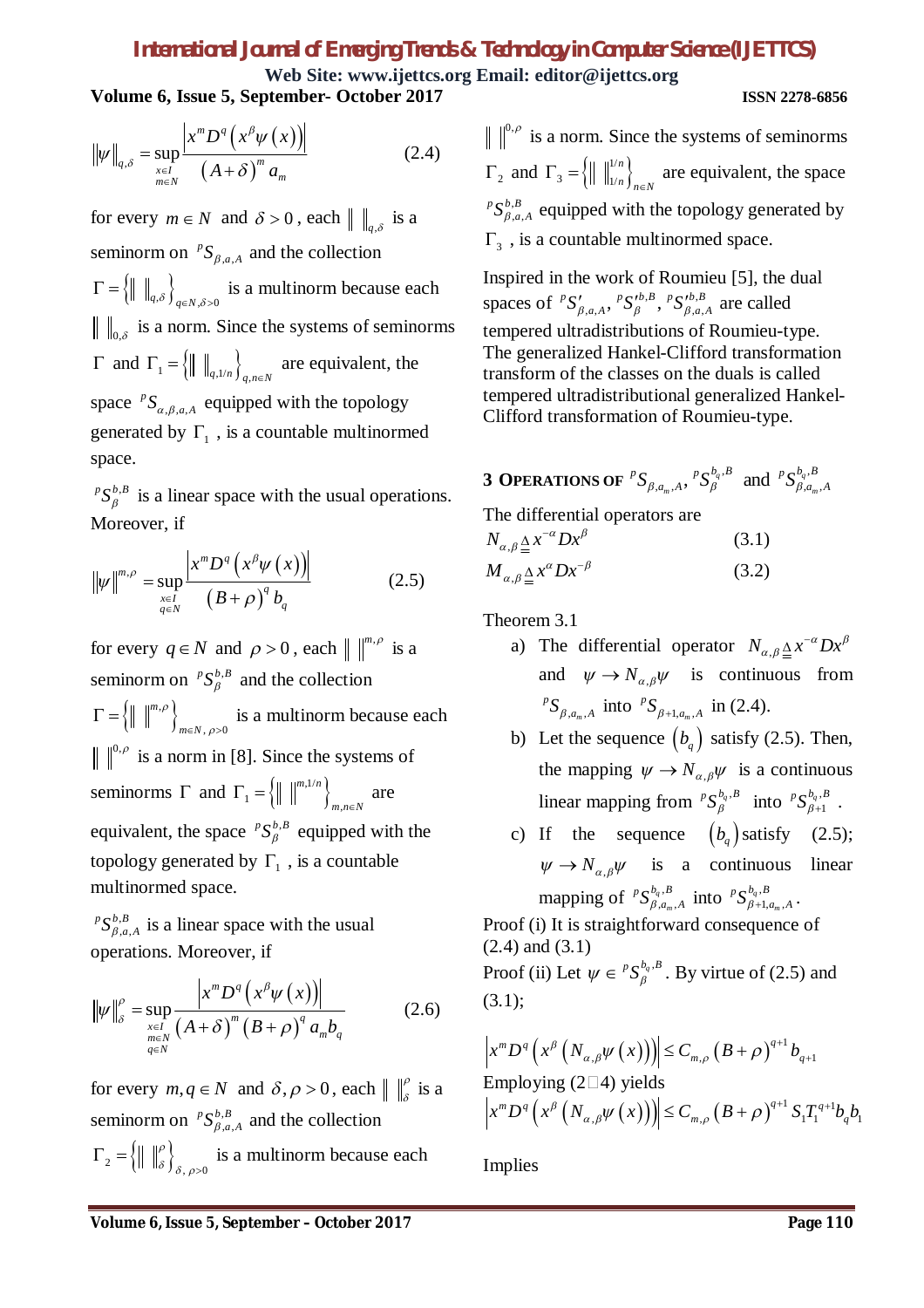**Web Site: www.ijettcs.org Email: editor@ijettcs.org Volume 6, Issue 5, September- October 2017 ISSN 2278-6856**

$$
\left| x^m D^q \left( x^\beta \left( N_{\alpha,\beta} \psi \left( x \right) \right) \right) \right| \leq C'_{m,\rho} \left( BT_1 + \rho' \right)^{q+1}
$$
  
where  $C'_{m,\rho} = C_{m,\rho} S_1 b_q b_1$ ;  $\rho' = T_1 \rho$ .

This proves Part (ii). Proof of (iii). Let  $\psi \in {}^pS^{b_q, B}_{\beta, a_m, A}$ *m*  $\psi \in {}^pS^{b_q, B}_{\beta, a_m, A}$ , then  $\left(x^{\rho}\left(N_{\alpha,\beta}\psi\left(x\right)\right)\right)$  $(A + \delta)^m (B + \rho)^{q+1}$  $(A+\delta)^{m} (B+\rho)^{q+1} a_{m} S_{1} T_{1}^{q+1}$  $(A+\delta)^{m} a_{m} (BT_{1}+\rho')^{q+1}$  $\mu_{\rho}$  (1 | 0 | 0 |  $\rho$  |  $u_m v_{q+1}$  $\mu_{\rho}$  (1 1 0 ) (D + P )  $u_m v_1$  1  $v_q v_1$  $\alpha_{m}$  (1  $\sigma$ )  $u_{m}$  ( $v_{1}$ )  $x^m D^q\bigl(x^\beta \left(N_{\alpha,\beta}\psi\left(x\right)\right)$  $m \wedge p$ ,  $\lambda q$  $C_{\delta,\rho} (A+\delta)^m (B+\rho)^{q+1} a_m b_q$  $^{m}$  ( $\mathbf{p}$   $_{\mathbf{q}}$   $_{\mathbf{q}}$ )<sup> $q+1$ </sup>  $_{q}$   $_{\mathbf{q}}$   $_{\mathbf{q}}$   $_{\mathbf{q}}$  $\leq C_{\delta,\rho} (A+\delta)^{m} (B+\rho)^{q+1} a_{m} S_{1} T_{1}^{q+1} b_{q} b_{1}$  $m \sim (DT + N^q)$  $\leq C'_{\delta,\rho}\left(A+\delta\right)^{m}a_{m}\left(BT_{1}+\rho'\right)^{q+1}$  $\leq C_{\delta,\rho}\left(A+\delta\right)^{m}\left(B+\rho\right)^{q+1}a_{m}b_{q+1}$ 

This completes the proof of the theorem.

In an attempt to provide alternative differential operators which possess linearity among the test function spaces generalized differential operator defined from  $N_{\alpha,\beta}$  and  $M_{\alpha,\beta}$  is defined by

$$
\mathcal{G}_{\beta}\psi\left(x\right) = x^{\beta}Dx^{-\beta}\psi\left(x\right) \tag{3.3}
$$

The operator (3*.*3) is shown to possess the property of linearity of the rapid spaces and hence the corresponding duals as follows [10]:

Theorem 3.2.

- a) Let the sequence  $(a_m)$  satisfy (2. 3). Then the mapping  ${}^pS_{\beta,a_m,A} \to {}^pS_{\beta,a_m,A}$  ${}^pS_{\beta,a_m,A} \to {}^pS_{\beta,a_m,AT}$ and  $\psi \rightarrow \vartheta_{\beta}\psi$  is a continuous linear map.
- b) Let  $(b_q)$  satisfy (2. 4). Then, the map  $\psi \rightarrow \vartheta_{\beta}\psi$  is a continuous linear map  ${}^pS_\beta^{b_q, B}$  into  ${}^pS_{\beta+1}^{b_q, BT_1}$  $^{p}S^{b_{q},BT_{1}}_{\beta+1}$  .
- c) Let  $(a_m)$  and  $(b_a)$  satisfy (2.3) and (2.4), respectively. The operation  $\psi \rightarrow \theta_{\beta}\psi$ maps  ${}^pS^{b_q}_{\beta,q}$  $a_n, B$ <br> $a_m, A$ *m*  ${}^p S^{b_q, B}_{\beta, a_m, A}$  into  ${}^p S^{b_q, BT_1}_{\beta, a_m, A}$  $\beta^{a}$ ,  $a_{m}$ , *A m*  ${}^pS^{b_q, BT_1}_{\beta, a_m, AT}$  continuously. Proof of (a) Let  $\psi \in {^pS}_{\beta, a_m, A}$  $\psi \in {}^{p}S_{\beta, a_{m}, A}$ . With the aid of (3.3),

$$
|x^m D^q x^{\beta} (\vartheta_{\beta} \psi(x))|
$$
  
\n
$$
= |x^m D^q x^{\beta} [x^{\beta} Dx^{-\beta} \psi(x)]
$$
  
\n
$$
= |x^m D^{q-2} (2\beta) x^{2\beta-1} Dx^{-\beta} \psi(x) + x^m D^{q-1} x^{2\beta} D^2 x^{-\beta} \psi(x)|
$$
  
\n
$$
= |x^m D^{q-2} (2\beta) (2\beta-1) x^{2\beta-2} Dx^{-\beta} \psi(x)|
$$
  
\n
$$
+ x^m D^{q-2} (2\beta) (2\beta-1) x^{2\beta-2} Dx^{-\beta} \psi(x)|
$$
  
\n
$$
= |x^m D^{q-2} (2\beta) x^{2\beta-1} D^2 x^{-\beta} \psi(x) +
$$
  
\n
$$
x^m D^{q-2} (2\beta) x^{2\beta-1} D^3 x^{-\beta} \psi(x)
$$
  
\n
$$
= |x^m D^{q-2} (2\beta) (2\beta-1) x^{2\beta-2} Dx^{-\beta} \psi(x)|
$$
  
\n
$$
+ 2x^m D^{q-2} (2\beta) x^{2\beta-1} D^2 x^{-\beta} \psi(x) +
$$
  
\n
$$
x^m D^{q-2} (2\beta) x^{2\beta-1} D^3 x^{-\beta} \psi(x)
$$
  
\n
$$
= |x^m D^{q-3} (2\beta) (2\beta-1) (2\beta-2) x^{2\beta-3} Dx^{-\beta} \psi(x)|
$$
  
\n
$$
+ 4x^m D^{q-3} (2\beta) (2\beta-1) x^{2\beta-2} D^3 x^{-\beta} \psi(x)
$$

$$
\begin{aligned} \left| x^m D^q x^\beta \left( \mathcal{G}_\beta \psi(x) \right) \right| \\ &\leq \left| 4x^m D^{q-3} (2\beta)(2\beta - 1) x^{2\beta - 2} D^3 x^{-\beta} \psi(x) \right| \\ &+ \left| x^m D^{q-3} (2\beta) x^{2\beta - 1} D^4 x^{-\beta} \psi(x) \right| \\ &= (2q)(-2\beta) \left| x^m x^{2\beta - q} D^q x^{-\beta} \psi(x) \right| \\ &+ \left| x^m x^{2\beta - q + 1} D^{q+1} x^{-\beta} \psi(x) \right| \end{aligned}
$$

This yields

$$
x^{m} D^{q} x^{\beta} \left( \mathcal{G}_{\beta} \psi(x) \right)
$$
  
\n
$$
\leq (2q) (-2\beta) C_{q}^{\beta} (A + \delta)^{m} a_{m}
$$
  
\n
$$
+ C_{q}^{\beta} (A + \delta)^{m+1} a_{m+1}
$$
  
\n
$$
\leq (2q) (-2\beta) C_{q}^{\beta} (A + \delta)^{m} a_{m}
$$
  
\n
$$
+ C_{q}^{\beta} (A + \delta)^{m} (A + \delta) a_{m} S T^{m} T a_{1}
$$
  
\nThus can be rewritten as  
\n
$$
x^{m} D^{q} x^{\beta} \left( \mathcal{G}_{\beta} \psi(x) \right) \leq C_{q}^{\prime \beta} (TA + \delta^{\prime}) a_{m}
$$
  
\nwhere  $\delta^{\prime} = \delta T$  and  $C_{q}^{\prime \beta}$  is a constant. Thus  
\nproved part (a).  
\nPart (b) Let  $\psi \in {}^{p} S_{\beta}^{b_{q}, B}$ . With the aid of (3.3),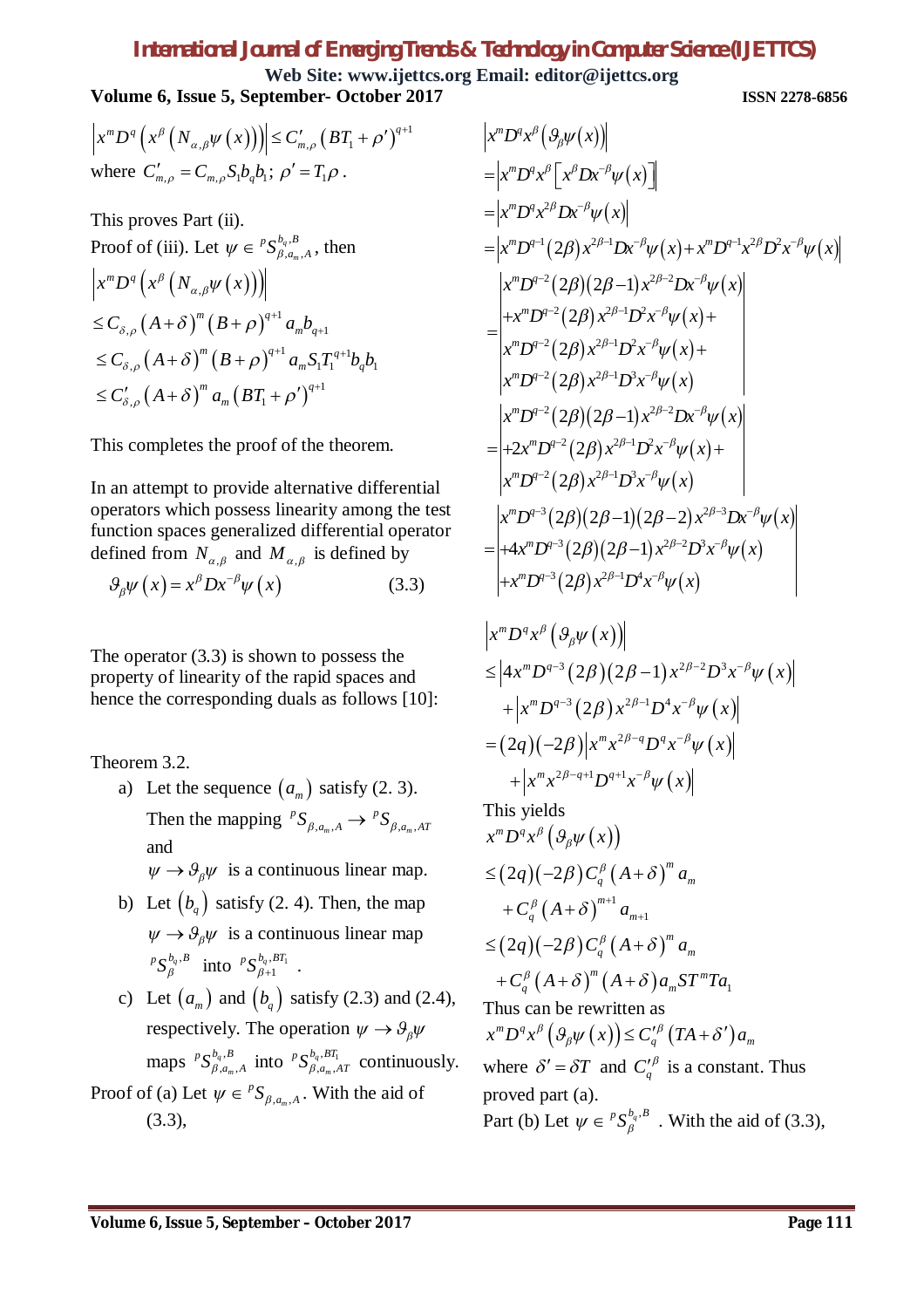**Web Site: www.ijettcs.org Email: editor@ijettcs.org Volume 6, Issue 5, September- October 2017 ISSN 2278-6856**

$$
\begin{aligned}\n&\left|x^{m}D^{q}x^{\beta}\left(\mathcal{G}_{\beta}\psi\left(x\right)\right)\right| \\
&= \left|x^{m}D^{q}x^{\beta}\left[x^{\beta}Dx^{-\beta}\psi\left(x\right)\right]\right| \\
&= \left|x^{m}D^{q-1}\left(2\beta\right)x^{2\beta-1}Dx^{-\beta}\psi\left(x\right)\right| \\
&+ x^{m}D^{q-1}x^{2\beta}D^{2}x^{-\beta}\psi\left(x\right)\right| \\
&= \left|x^{m}D^{q-1}x^{2\beta}D^{2}x^{-\beta}\psi\left(x\right)\right| \\
&\leq (2q)(-2\beta)C_{m,\rho}\left(B+\rho\right)^{q}b_{q} \\
&+ C_{m,\rho}\left(B+\rho\right)^{q+1}b_{q+1} \\
&\leq (2q)(-2\beta)C_{m,\rho}\left(B+\rho\right)^{q}b_{q} \\
&+ C_{m,\rho}\left(B+\rho\right)^{q+1}S_{1}T_{1}^{q+1}b_{q}b_{1}\n\end{aligned}
$$
\nThus can be rewritten as\n
$$
\begin{aligned}\nx^{m}D^{q}x^{\beta}\left(\mathcal{G}_{\beta}\psi\left(x\right)\right) &\leq C'_{m,\rho}\left(BT_{1}+\rho'\right)b_{q} \\
&\text{where } C'_{m,\rho} = C_{m,\rho}S_{1}b_{q}b_{1}; \ \rho' = T_{1}\rho \text{ is a constant.} \\
&\text{Thus proved part (b).} \\
&\text{Part (c) Let } \psi \in {}^{p}S^{b_{q},B}_{\beta,\alpha_{m},A}.\n\end{aligned}
$$
\n
$$
x^{m}D^{q}x^{\beta}\left(\mathcal{G}_{\beta}\psi\left(x\right)\right)
$$
\n
$$
\leq (2q)(-2\beta)C_{q}^{\beta}C_{m,\rho}\left(A+\delta\right)^{m}\left(B+\rho\right)^{q}a_{m}b_{q} + C_{q}^{\beta}C_{m,\rho}\left(A+\delta\right)^{m+1}\left(B+\rho\right)^{q+1}a_{m+1}b_{q+1}
$$

 $(2q)(-2\beta)C_q^{\beta}C_{m,\rho}(A+\delta)^m(B+\rho)^q$  $(A+\delta) ^{\tiny m} \left(A+\delta \right) \!\!\left(B+\rho \right)^{q+1} S_{1} T_{1}^{\: q+1}$  $1^1$   $\sigma_q \sigma_1 \alpha_m \sigma_1 \alpha_1$ .  $q\left( -2\beta \right) C_{q}^{\beta} C_{m,\rho}\left( A+\delta \right) ^{m}\left( B+\rho \right) ^{q}b_{q}a_{m}$  $\binom{m}{4}$   $\binom{q}{1}$   $\binom{p}{2}$   $\binom{q+1}{3}$   $\binom{q+1}{4}$   $\binom{p}{2}$   $\binom{q+1}{4}$  $+C_q^{\beta}(A+\delta)^m(A+\delta)(B+\rho)^{q+1}S_1T_1^{q+1}b_qb_1a_mST^mTa$  $\leq (2q)(-2\beta)C_q^{\beta}C_{_{m,\rho}}(A+\delta)^{^m}(B+\rho)$ Thus it yields  ${}^mD^q x^{\beta}\left(\mathcal{G}_{\beta}\psi\left(x\right)\right)\leq C'_{m,\rho}C'^{\beta}_q\left(BT_1+\rho'\right)\left(TA+\delta'\right)$  $\mathcal{L}^m D^q x^{\beta} \left( \vartheta_{\beta} \psi(x) \right) \leq C'_{m,\rho} C'^{\beta}_q \left( BT_1 + \rho' \right) (TA + \delta') b_q a_m$ 

where  $C'_{m,p}C'^{\beta}_{q} = C_{m,p}S_{1}b_{q}b_{1}a_{m}ST^{m}Ta_{1}; \rho' = T_{1}\rho$ ;  $\delta' = \delta T$  is a constant. Thus proved part (c).

### **4 GENERALIZED HANKEL-CLIFFORD TRANSFORMATION OF TEMPERED ULTRADISTRIBUTIONS**

The generalized Hankel Clifford transformation the duals of Roumieu type tempered ultradistributions is defined as the adjoint operator.

$$
D_x(x^{-\beta} J_{\alpha,\beta}(xy)) = x^{-\beta} J_{\alpha-\beta+1}(xy). \qquad (4.1)
$$

Theorem 4.1 Let  $\alpha, \beta$  be real numbers,  $\alpha - \beta \ge -1/2$ . Let the sequence  $(a_m)$  satisfy (2.3) of [5]. The transform is an automorphism from  ${}^pS_{\beta,a_m,A} \to {}^pS_{\beta,a_m,A}$  ${}^pS_{\beta,a_m,A} \to {}^pS_{\beta,a_m,AT}$ .

Proof: Using (4.1) leads to

$$
\begin{aligned} &\left|y^{m}D_{y}^{q}y^{\beta}\left(h_{\alpha,\beta}\psi\right)(x)\right| \\ &=\left|(-1)^{q}y^{\alpha+m}\int_{0}^{\infty}x^{2q}J_{\alpha+q,\beta+q}\left(xy\right)\phi\left(x\right)dx\right| \\ &=\left|(-1)^{q}y^{\alpha+m}\int_{0}^{\infty}\left(x^{-\beta+2q}J_{\alpha+q,\beta+q}\left(xy\right)\right)x^{\beta}\phi\left(x\right)dx\right| \end{aligned}
$$

$$
\begin{split}\n&\left|y^{m}D_{y}^{q}y^{\beta}\left(h_{\alpha,\beta}\psi\right)(x)\right| \\
&\leq C_{m,q,\alpha,\beta}\left|\int_{0}^{\infty}x^{p}D^{m}x^{\beta}\phi(x)dx\right| \\
&\leq C_{m,q,\alpha,\beta}\sum_{k=0}^{p+2}x^{k}D^{m}x^{\beta}\phi(x) \\
&\leq C_{m,q,\alpha,\beta}\sum_{k=0}^{p+2}C_{q}^{\beta}\left(A+\delta\right)^{k}a_{k} \\
&\leq C'_{m,q,\alpha,\beta}\left(A+\delta\right)^{p+2}\sum_{k=0}^{p+2}a_{k} \\
&\left|y^{m}D_{y}^{q}y^{\beta}\left(h_{\alpha,\beta}\psi\right)(x)\right| \\
&a_{1} \cdot &\leq C'_{m,q,\alpha,\beta}\left(p+3\right)\left(A+\delta\right)^{2}ST^{2}a_{2}\left(\left(A+\delta\right)T\right)^{p}a_{p}\n\end{split}
$$

for some constant  $C'_{m,q,\alpha,\beta}$ . Implies  $\beta \in {}^pS_{\beta, a_m, AT}.$  $h_{\alpha,\beta} \in {^pS}_{\beta,a_m,AT}$ Thus the proof.

Theorem 4.2 Let  $\alpha, \beta$  be real numbers,  $\alpha - \beta \ge -1/2$ . Let the sequence  $(a_m)$  and  $(b_a)$ satisfy  $(2.3)$  of  $[5]$ . The transform is an automorphism as in [9] from  $B$ ,  $p \, \mathbf{C}^{b_q, BT_1}$  $f_{q,n}^{q,\boldsymbol{D}}\rightarrow {}^pS_{\beta,a_m,AT}^{\nu_q,\boldsymbol{D1}_1}.$  $p, a_m$  ${}^p S^{b_q, B}_{\beta, a_m, A} \rightarrow {}^p S^{b_q, BT_1}_{\beta, a_m, AT}$ Proof: Using (4.1) leads to